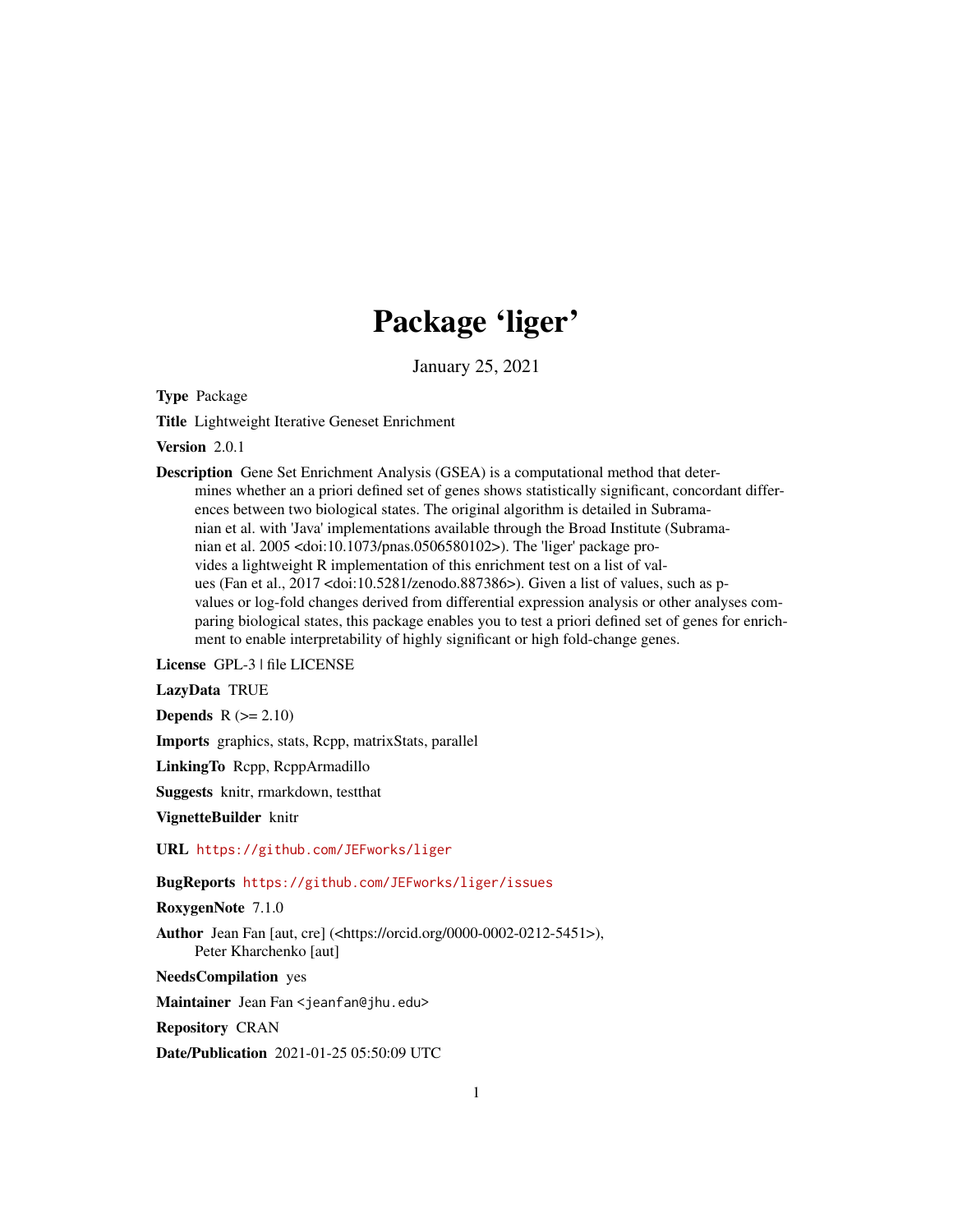## <span id="page-1-0"></span>R topics documented:

| Index |  |
|-------|--|

<span id="page-1-1"></span>bulk.gsea *Bulk gene set enrichment analysis*

### Description

Bulk gene set enrichment analysis

#### Usage

```
bulk.gsea(
 values,
 set.list,
 power = 1,
 rank = FALSE,weight = rep(1, length(values)),
 n.random = 10000,mc.cores = 1,
 quantile.threshold = min(100/n.rand, 0.1),
 return.details = FALSE,
 skip.qval.estimation = FALSE
)
```
#### Arguments

| values               | vector of values with associated gene names; values must be named, according<br>to names appearing in set. list elements |  |  |  |
|----------------------|--------------------------------------------------------------------------------------------------------------------------|--|--|--|
| set.list             | list of gene sets                                                                                                        |  |  |  |
| power                | an exponent to control the weight of the step (default: 1)                                                               |  |  |  |
| rank                 | whether to use ranks as opposed to values (default: FALSE)                                                               |  |  |  |
| weight               | additional weights associated with each value (default: $rep(1, length(values)))$ )                                      |  |  |  |
| n.rand               | number of random permutations used to assess significance (default: 1e4)                                                 |  |  |  |
| mc.cores             | number of cores for parallel processing (default: 1)                                                                     |  |  |  |
| quantile.threshold   |                                                                                                                          |  |  |  |
|                      | threshold used (default: $min(100/n, rand, 0.1)$ )                                                                       |  |  |  |
|                      | return.details whether to return extended details (default: FALSE)                                                       |  |  |  |
| skip.qval.estimation |                                                                                                                          |  |  |  |
|                      | whether to skip q-value estimation for multiple testing (default: FALSE)                                                 |  |  |  |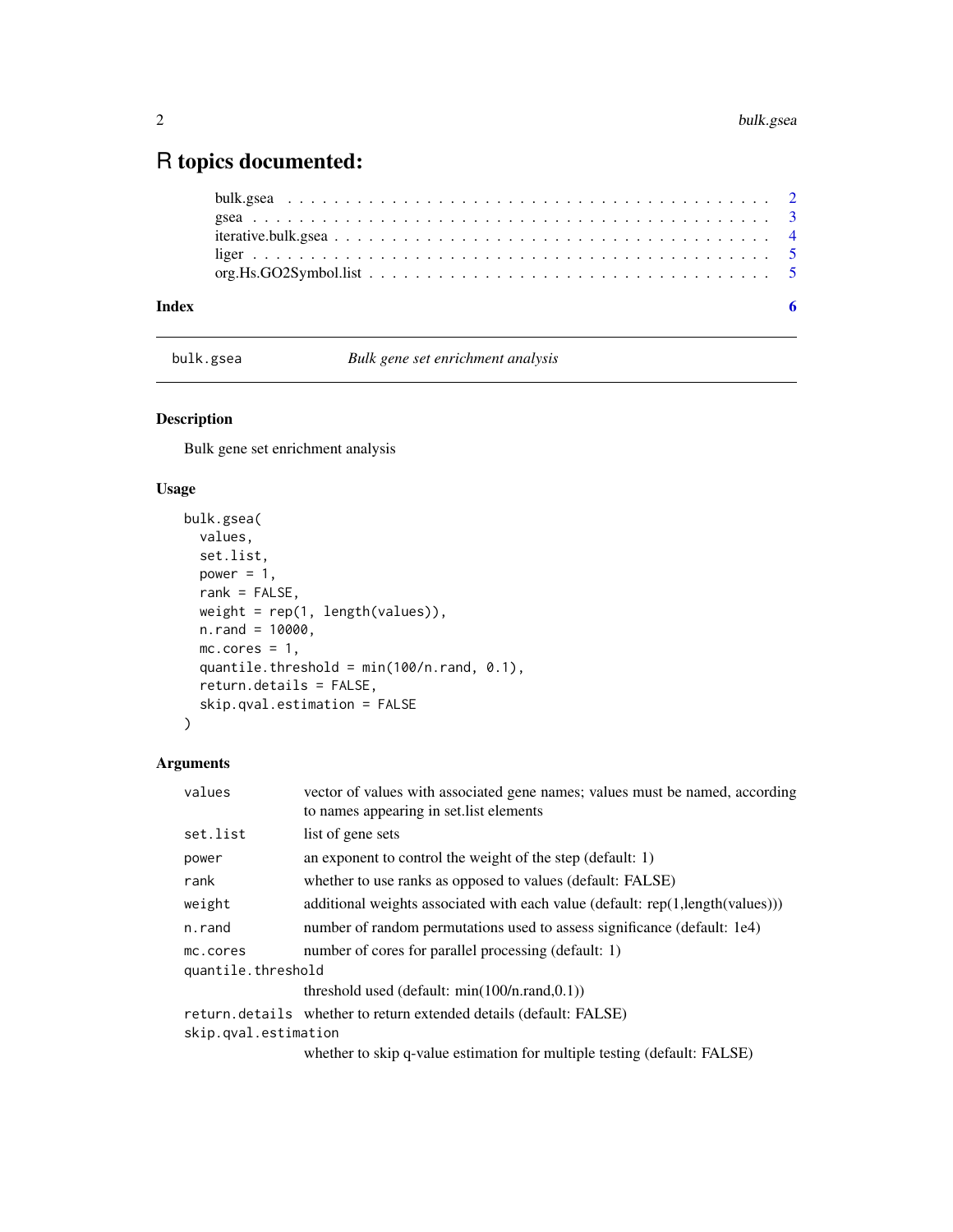<span id="page-2-0"></span> $\sigma$  gsea  $\sigma$  3

#### Examples

```
data("org.Hs.GO2Symbol.list")
universe <- unique(unlist(org.Hs.GO2Symbol.list)) # get universe
gs <- org.Hs.GO2Symbol.list[[1]] # get a gene set
vals <- rnorm(length(universe), 0, 10) # simulate values
names(vals) <- universe
vals[gs] <- rnorm(length(gs), 100, 10)
gs.list <- org.Hs.GO2Symbol.list # get gene sets
# reduce n.rand for speed
bulk.gsea(values = vals, set.list = gs.list[1:3], mc.cores = 1, n.rand=100)
```
#### gsea *Gene set enrichment analysis*

#### Description

Gene set enrichment analysis

#### Usage

```
gsea(
  values,
  geneset,
 power = 1,
  rank = FALSE,weight = rep(1, length(values)),
  n.random = 10000,plot = TRUE,
 main = "",return.details = FALSE,
  quantile.threshold = min(100/n, rand, 0.1),
  random.seed = 1,
 mc.cores = 1
)
```
#### Arguments

| values  | vector of values with associated gene names; values must be named, according<br>to names appearing in set elements |
|---------|--------------------------------------------------------------------------------------------------------------------|
| geneset | vector of genes in the gene set                                                                                    |
| power   | an exponent to control the weight of the step (default: 1)                                                         |
| rank    | whether to use ranks as opposed to values (default: FALSE)                                                         |
| weight  | additional weights associated with each value (default: rep(1,length(values)))                                     |
| n.rand  | number of random permutations used to assess significance (default: 1e4)                                           |
| plot    | whether to plot (default: TRUE)                                                                                    |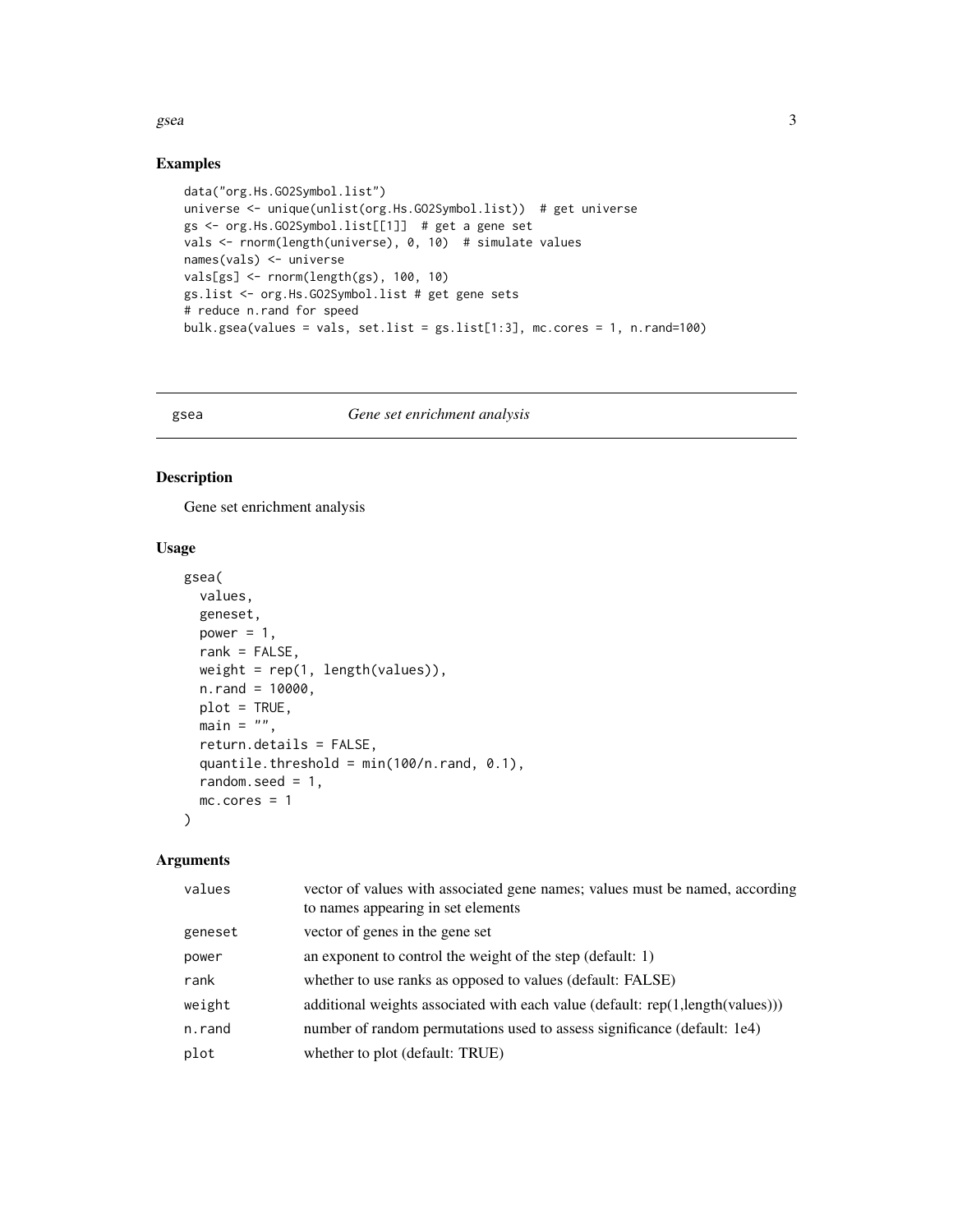<span id="page-3-0"></span>main plot title (default: "") return.details whether to return extended details (default: FALSE) quantile.threshold threshold used (default: min(100/n.rand,0.1)) random.seed random seed (default: 1) mc.cores number of cores for parallel processing (default: 1)

#### Examples

```
data("org.Hs.GO2Symbol.list")
universe <- unique(unlist(org.Hs.GO2Symbol.list)) # get universe
gs <- org.Hs.GO2Symbol.list[[1]] # get a gene set
# fake dummy example where everything in gene set is perfectly enriched
vals <- rnorm(length(universe), 0, 10)
names(vals) <- universe
vals[gs] <- rnorm(length(gs), 100, 10)
# test obviously enriched set, reduce n.rand for speed
gsea(values=vals, geneset=gs, mc.cores=1, n.rand=100, main="GO:Random")
```
iterative.bulk.gsea *Iterative bulk gene set enrichment analysis*

#### Description

Iterative bulk gene set enrichment analysis

#### Usage

```
iterative.bulk.gsea(
  ...,
  set.list,
 threshold.eval = 10,
 n.rand = c(100, 1000, 10000),
  verbose = TRUE
)
```
#### **Arguments**

| .        | arguments to be passed to bulk, gsea                                                            |
|----------|-------------------------------------------------------------------------------------------------|
| set.list | list of gene sets                                                                               |
|          | threshold, eval threshold for applying additional permutations (default: 10)                    |
| n.rand   | list of number of random permutations used to assess significance (default:<br>c(1e2, 1e3, 1e4) |
| verbose  | whether to use high verbosity level (default: TRUE)                                             |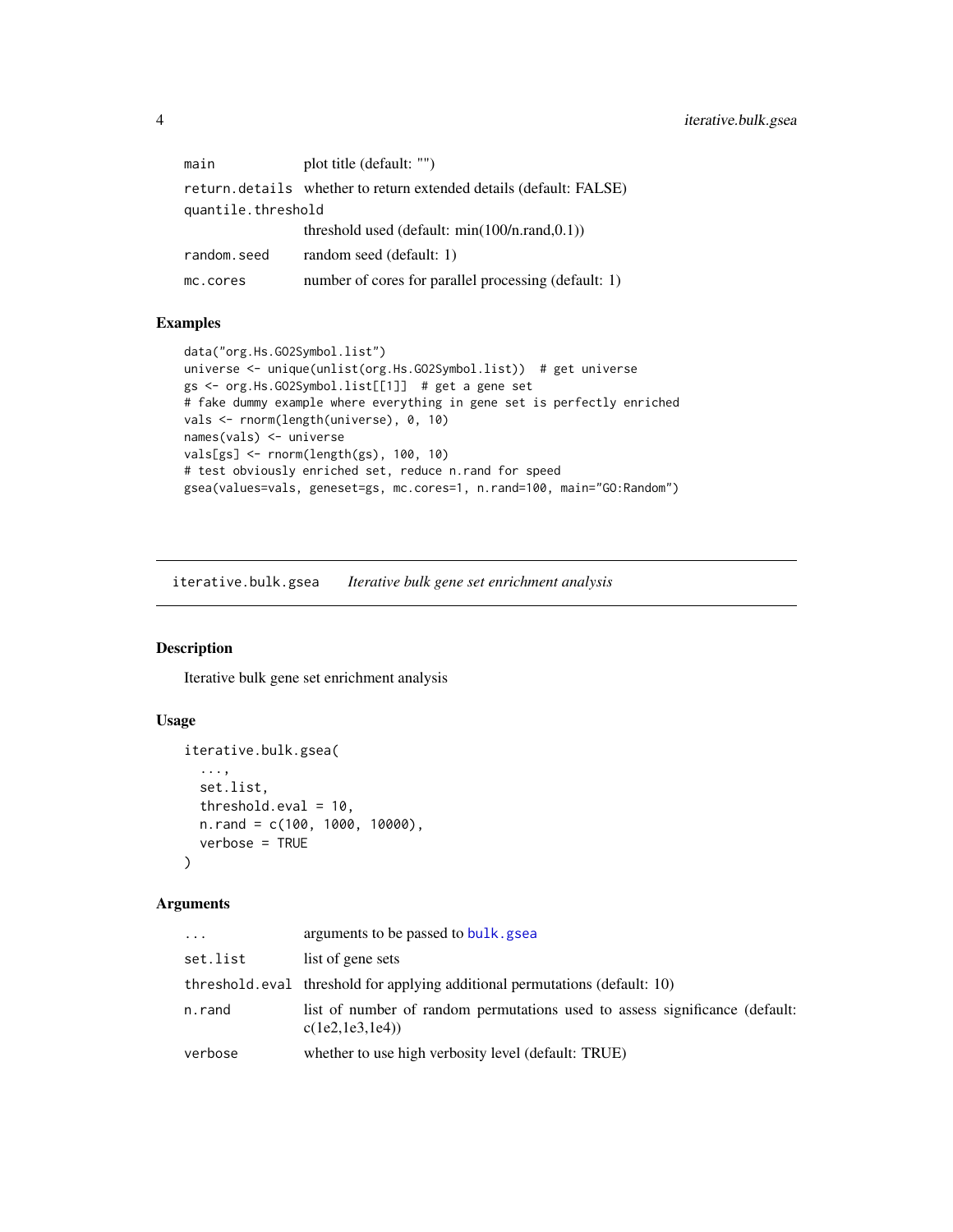#### <span id="page-4-0"></span>liger 5 and 5 and 5 and 5 and 5 and 5 and 5 and 5 and 5 and 5 and 5 and 5 and 5 and 5 and 5 and 5 and 5 and 5 and 5 and 5 and 5 and 5 and 5 and 5 and 5 and 5 and 5 and 5 and 5 and 5 and 5 and 5 and 5 and 5 and 5 and 5 and

#### Examples

```
data("org.Hs.GO2Symbol.list")
universe <- unique(unlist(org.Hs.GO2Symbol.list)) # get universe
gs <- org.Hs.GO2Symbol.list[[1]] # get a gene set
vals <- rnorm(length(universe), 0, 10) # simulate values
names(vals) <- universe
vals[gs] <- rnorm(length(gs), 100, 10)
gs.list <- org.Hs.GO2Symbol.list # get gene sets
# reduce n.rand for speed
iterative.bulk.gsea(values = vals, set.list = gs.list[1:3], mc.cores = 1, n.rand=100)
```
liger *liger*

#### Description

This package contains permutation-based gene set enrichment functionalities in R

org.Hs.GO2Symbol.list *Human Gene Ontology to HUGO Symbol list*

#### Description

Human Gene Ontology to HUGO Symbol list

#### Usage

org.Hs.GO2Symbol.list

#### Format

List with each entry as a Gene Ontology gene set

#### Source

<http://geneontology.org/docs/download-ontology/>